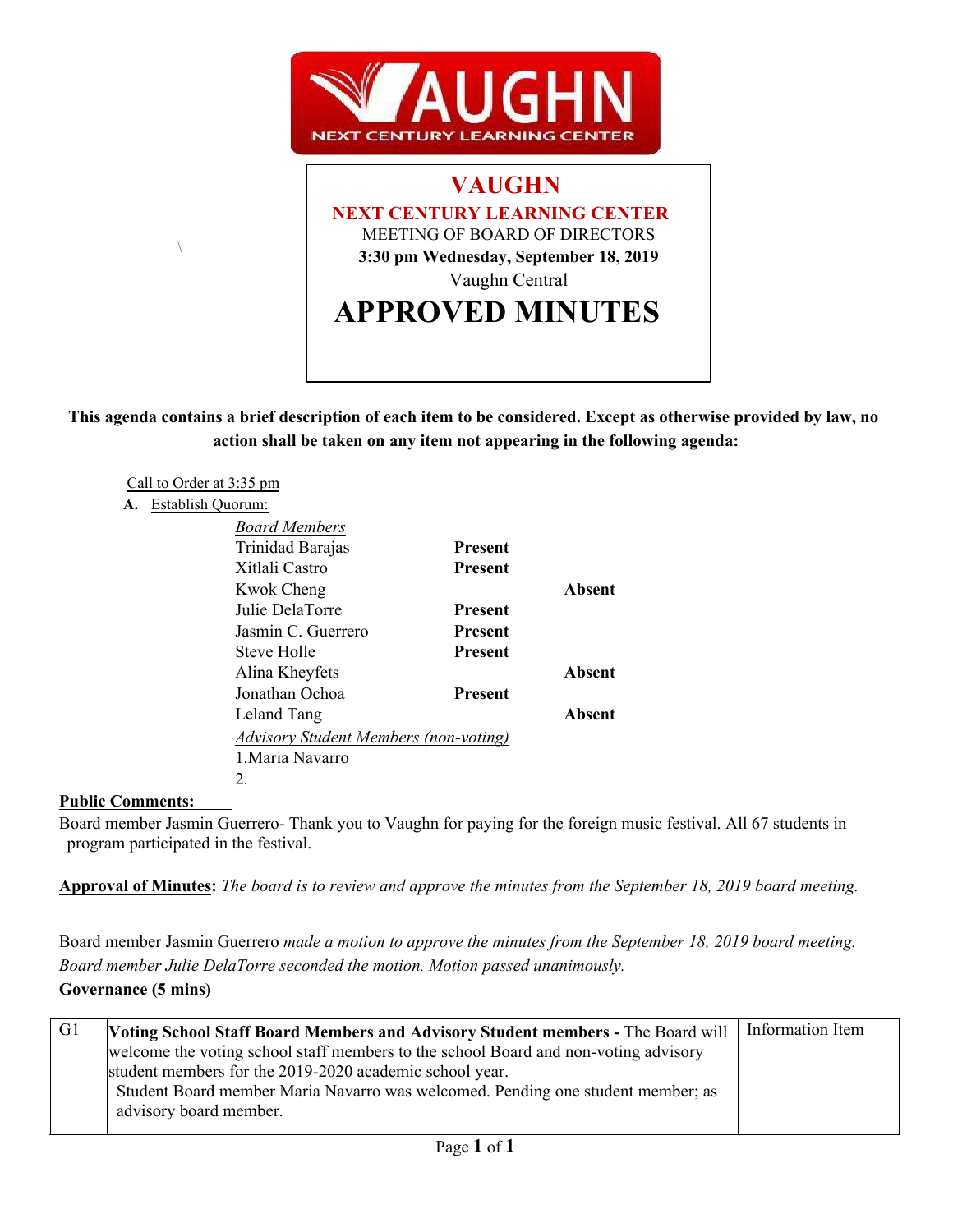|                | Alina Kheyfets, Trinidad Barajas and Jasmin Guerrero remain as voting Board staff<br>members.                                                                                                                                                                                                                                                                                                                                                                                                                                                                            |             |
|----------------|--------------------------------------------------------------------------------------------------------------------------------------------------------------------------------------------------------------------------------------------------------------------------------------------------------------------------------------------------------------------------------------------------------------------------------------------------------------------------------------------------------------------------------------------------------------------------|-------------|
| G <sub>2</sub> | <b>Approval of Future Board Meetings:</b> The Board will approve future Board meetings<br>for the 2019-2020 academic year.<br>Board member Jasmin Guerrero made a motion to approve the future Board Meeting<br>Dates for the 2019-2020 academic year as follows:<br>October 23, 2019<br>November 20, 2019<br>December 11, 2019<br>$\overline{\phantom{a}}$<br>February 12, 2020<br>March 11, 2020<br>$\blacksquare$<br>April 15, 2020<br>$\blacksquare$<br>May13, 2020<br>June 10, 2020<br>Board member Julie DelaTorre seconded the motion. Motion passed unanimously. | Action Item |

# **Business and Operations (45 mins)**

| B1             | 2019-2020 Enrollment Update - The Board will receive current enrollment information<br>and will recommend if 2019-2020 budget modification is needed<br>Vaughn still has spaces for enrollment for primary grade levels. Secondary enrollment<br>numbers are very good. Based on enrollment numbers, no budget modification is needed.                                               | Information Item   |  |
|----------------|--------------------------------------------------------------------------------------------------------------------------------------------------------------------------------------------------------------------------------------------------------------------------------------------------------------------------------------------------------------------------------------|--------------------|--|
| B2             | <b>District Campus Augmentation Project (DCAP)-</b> The Board will review completed<br>"geo-technical report" to determine seismic safety of the project and authorize project<br>manager to submit the report to state authority for final approval. Board will also<br>authorize two additional CEQA studies mandated by LAUSD (effects of noise and tribal<br>cultural resources) | <b>Action Item</b> |  |
|                | Board member Trinidad Barajas made a motion to authorize project manager to submit<br>the "geo-technical report" to state authority for final approval and also authorize two<br>additional CEQA studies mandated by LAUSD (effects of noise and tribal cultural<br>resources). Board member Xitlali Castro seconded the motion. Motion passed<br>unanimously.                       |                    |  |
| B <sub>3</sub> | School Donation Account - The Board will authorize the opening of a school donation<br>bank account at East West Bank for the accounting of all school fund-raising activities.                                                                                                                                                                                                      | <b>Action Item</b> |  |
|                | Current Donation account has approximately 53 clubs.                                                                                                                                                                                                                                                                                                                                 |                    |  |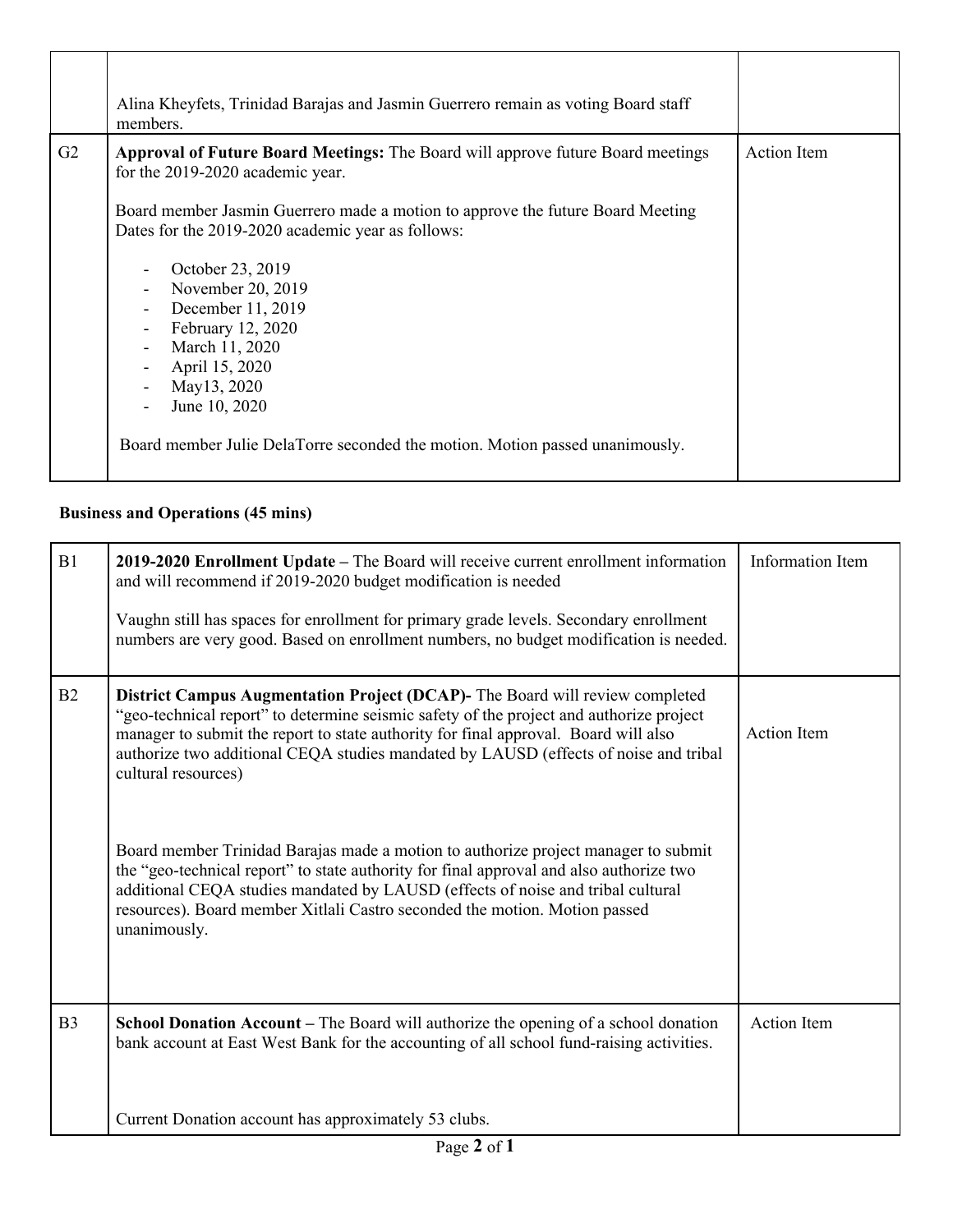|           | Board member Jonathan Ochoa made a motion to authorize the opening of a school<br>donation bank account at East West Bank for the accounting of all school fund-raising<br>activities. Board member Steve Holle seconded the motion. Motion passed unanimously.                                                                                                                                                                |                    |  |
|-----------|--------------------------------------------------------------------------------------------------------------------------------------------------------------------------------------------------------------------------------------------------------------------------------------------------------------------------------------------------------------------------------------------------------------------------------|--------------------|--|
| <b>B4</b> | <b>Authorization to Piggyback on the Placentia Yorba Linda Unified School District</b><br>bid number #2019-05 for distribution of frozen, refrigerated, processes commodity<br>and dry food products for 2019-2020 fiscal year- The Board will discuss and act on on<br>approval of the authorization to piggyback on the Placentia Yorba Linda Unified School<br>District, bid number #2019-05 for the 2019-2020 fiscal year. | <b>Action</b> Item |  |
|           | Gold Star foods focuses solely on schools. Will expand the menu of foods offered to our<br>students.                                                                                                                                                                                                                                                                                                                           |                    |  |
|           | Board member Trinidad Barajas made a motion to approve the authorization to<br>piggyback on the Placentia Yorba Linda Unified School District, bid number #2019-05<br>for the 2019-2020 fiscal year. Board member Xitlali Castro seconded the motion. Motion<br>passed unanimously.                                                                                                                                            |                    |  |
|           |                                                                                                                                                                                                                                                                                                                                                                                                                                |                    |  |

## **Curriculum and Instruction (15 minutes)**

| C1             | EL Master Plan Certification- The Board will review and approve the EL Master Plan.                                                                                                                                                                                                   | Action Item             |
|----------------|---------------------------------------------------------------------------------------------------------------------------------------------------------------------------------------------------------------------------------------------------------------------------------------|-------------------------|
|                | Corrections to the specifics of EL Master Plan were recommended.                                                                                                                                                                                                                      |                         |
|                | ELAC is ran by Ana Martinez. ELAC (English Language Advisory Committee) is a<br>subcommittee of the School Site Council. It will be presenting at Partnership 4 times a<br>year and Partnership will be minuting the agendas.                                                         |                         |
|                | Meeting invites will be sent to be added to Partnership agenda.                                                                                                                                                                                                                       |                         |
|                | Minutes will be sent to Partnership Committee.                                                                                                                                                                                                                                        |                         |
|                | Board member Jonathan Ochoa made a motion to approve the EL Master Plan. Board<br>member Jasmin seconded the motion. Motion passed unanimously.                                                                                                                                       |                         |
| C <sub>2</sub> | RELAY, Graduate School of Education: The Board will be given an update on the<br>new adopted professional development tool, RELAY.                                                                                                                                                    | <b>Information Item</b> |
|                | Approximately 300 observations have been conducted since adopting the RELAY<br>framework. Directors of Instruction are surveying staff and admin to get feedback from<br>tool. A focus on alignment of RELAY and PAR has been adopted.                                                |                         |
|                | When will the coaching yield results? The coaching model adopted is intended to be an<br>ongoing process to carry on over the years. No set timeline just yet, still getting familiar<br>with RELAY tool. Information from leadership team will be coming out in the coming<br>weeks. |                         |
|                |                                                                                                                                                                                                                                                                                       |                         |